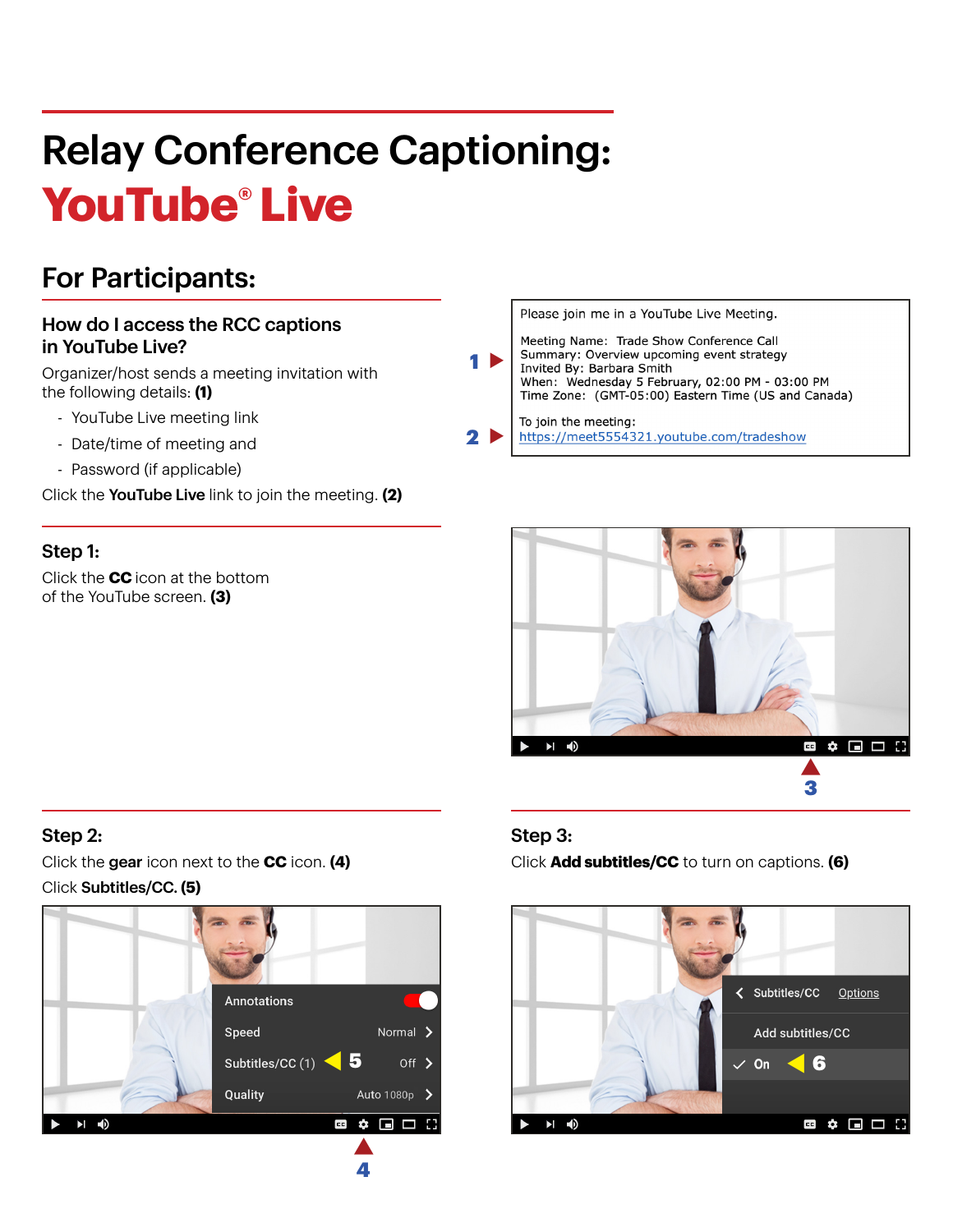## For Organizers/Hosts:

### How do I embed captions in YouTube Live?

The organizer/host can embed RCC captions for a YouTube Live meeting via YouTube Live Stream. You will need to provide two separate links from your YouTube Live Stream when you submit your RCC request.

- 1. Caption Ingestion URL: YouTube generates this link when you select the captioning option in settings. This link will also contain "closed caption" as part of the URL.
- 2. Link to View the Event: The second link you will need to provide is the link to view the event on YouTube Live. This allows the captioner to verify that captions are appearing on YouTube Live properly. This link will look like a standard YouTube link.

The YouTube Live dial-in conference bridge number is also required in your RCC request, to enable the RCC captioner to listen to the event.

NOTE: RCC request must be submitted two (2) business days in advance of meeting to guarantee captioning.

 $\alpha$ 臦  $1$  D Log into your YouTube account, click Video icon **(1)** at the top Upload video H of the screen. Select Go Live. **(2)**  $((\bullet))$  $\blacktriangleleft$  2 Select the Stream tab. **(3)**  $\blacktriangleleft$  3  $( ( \bullet ) )$ New stream Enter the name and  $\bullet$ Webcam description of your event. **(4)** u 4 **RCC Event** Click Create Stream. **(5)** ⊡ Manage Public 凤 **Stream Now Classic** Howto & Style People & Blogs Schedule for later œ u 5 **CREATE STREAM**  $\equiv$   $\rightarrow$  Studio Select the Stream Settings tab. **(6)**  $(\bullet)$ Turn on Closed Captions feature. **(7)** EDIT **RCC Event**  $\bullet$ C Set to POST captions to URL. **(8)**  $\Box$ Howto & Style ā STREAM SETUP HELP  $\Omega$  $\mathbf 0$ Via a separate browser window, reserve RCC and copy and paste No data the Caption Ingestion URL **(9)** and u 6 ANALYTICS STREAM HEALTH You Tube Live Stream URL **(10)** along with the YouTube Live dial-in **Stream key Additional settings Enable Auto-start**  $\bullet$ audio conference bridge number Auto-generated key in the Event Notes field. **Enable Auto-stop**  $\bullet$ COPY  $\sigma$ **Fnable DVR In** The dial-in audio conference bridge 9 COPY rtmp://a.rtmp.youtube.com/live2 number is required. 360° video  $\bullet$ COPY rtmp://b.rtmp.youtube.com/live2?backup=1 **None Stream latency** 7  $\blacktriangleright$ **Closed captions** (a) Normal latency (?) 8 D POST captions to URL ◯ Low-latency ② ◯ Ultra low-latency ⑦ 10  $\blacksquare$ http://upload.youtube.com/closedcaption?cid=vybr-r55b-9vtd-35du-1wyo Unlist live replay once stream ends  $\bullet$ ø